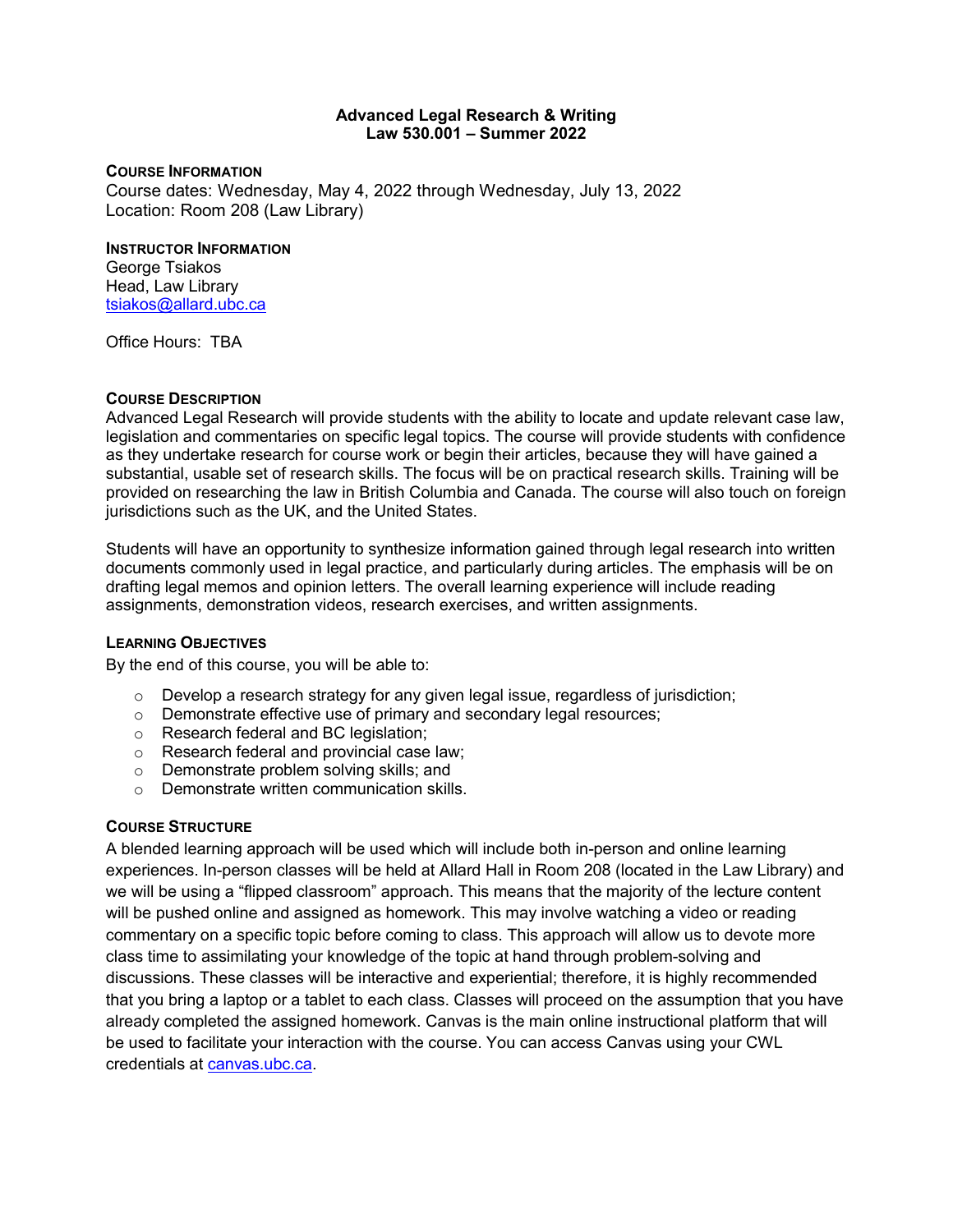#### **REQUIRED MATERIALS**

Required:

• All required readings and activities will be accessible via Canvas.

Optional:

- *Canadian Guide to Uniform Legal Citation* [McGill Guide], 9th, 8th, or 7th edition.
- Margaret E McCallum, Deborah A Schmedermann & Christina L Kunz, *Synthesis: Legal Reading, Reasoning and Writing in Canada*, 4th ed (Toronto: LexisNexis, 2017). Two print copies available for 2hr loan in the Law Library Reference Room (Level 2 at KE265 M33 2017)

#### **PASSWORDS**

In the first week, students should ensure that they have active passwords for Lexis Advance Quicklaw and Westlaw Edge Canada. These passwords must be readily available for each class. If you do not already have these passwords, please email Elim Wong at: [elim.wong@ubc.ca.](mailto:elim.wong@ubc.ca)

#### **EVALUATION & GRADING**

The final grade for the course will be expressed as a percentage and will conform to the Allard School of Law grading rules. Students will be evaluated on their individual performance. All law students are subject to the University's rules on Academic Misconduct – review the regulation at: [http://www.calendar.ubc.ca/Vancouver/index.cfm?tree=3,54,111,959.](http://www.calendar.ubc.ca/Vancouver/index.cfm?tree=3,54,111,959)

#### o **Research Assignments** – 100%

Students are required to complete two (2) written assignments. Students must work individually on these assignments and meet assignment deadlines. In addition to content, students will be assessed on their research process, analysis, legal citation, and quality of their written work.

- o **Assignment 1** will be graded on a Pass/Fail basis where the passing threshold is 65%. Regardless of the passing threshold, only a Pass or Fail grade will be assigned (i.e. no % grade). If a student fails the assignment, **2% will be deducted from their final mark in the course**.
	- **Assignment Date Distributed Date Due** Assignment 1 June 15, 2022 June 22, 2022

o **Assignment 2** – 100% of total mark (subject to Assignment 1)

Assignment 2 July 6, 2022

#### o **Weekly Participation**

Students must attend all scheduled classes and complete all class activities. Students are expected to come prepared to each class and arrive on time. Pre-class preparations will include reading assigned content, watching videos, and other activities. Students may use laptops and mobile devices for note-taking, accessing course material, and completing exercises and not for other purposes.

## **UNIVERSITY POLICIES**

UBC provides resources to support student learning and to maintain healthy lifestyles but recognizes that sometimes crises arise. There are campus resources to access including those for survivors of sexual violence. UBC values respect for the person and ideas of all members of the academic community. Harassment and discrimination are not tolerated nor is suppression of academic freedom. UBC provides appropriate accommodation for students with disabilities and for religious observances. UBC values academic honesty and students are expected to acknowledge the ideas generated by others and to uphold the highest academic standards in all of their actions. Details of the policies and how to access support are available on [the UBC Senate website.](https://senate.ubc.ca/policies-resources-support-student-success)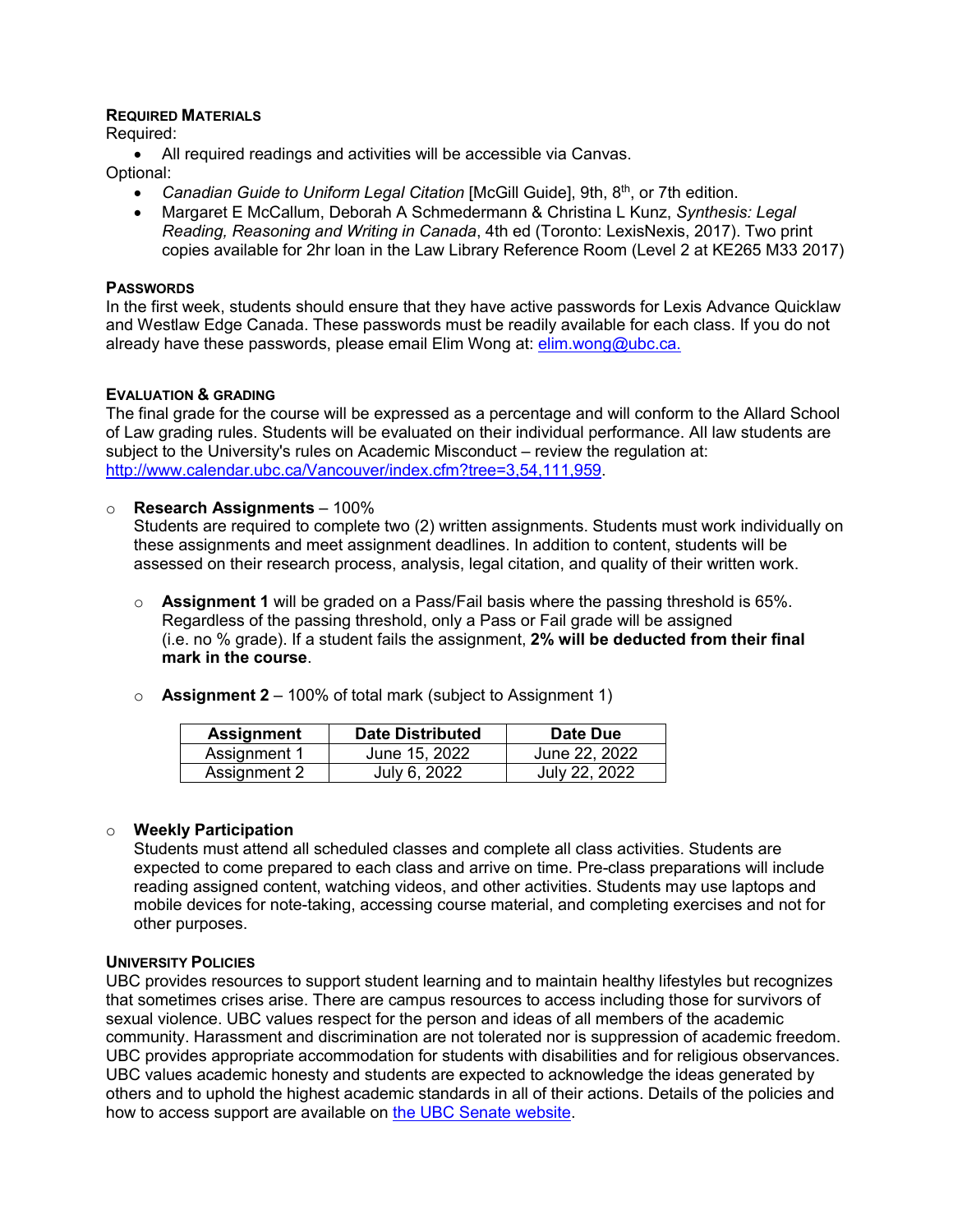## **Advanced Legal Research Law 530.001 - Weekly Outline**

#### **Class 1 – May 4**

- □ Introduction & Review of Syllabus
- □ Secondary Sources Books
- □ Boolean Searching

## **Class 2 – May 11**

- □ Secondary Sources Legal Encyclopedias & Periodicals
- Research Memo Facts

## **Class 3 – May 18**

- □ BC Legislation
- Research Memo Issues & Brief Answers

## **Class 4 – May 25**

- □ Federal Legislation
- □ Research Memo Discussion & Analysis

## **Class 5 – June 1**

- **Interpreting Legislation**
- Judicial Consideration of Legislation
- □ Research Memo Writing Style

## **Class 6 – June 8**

- □ Canadian Judicial System
- □ Case Law Digest Services

## **Class 7 – June 15**

- □ Canadian Case Law Full-Text Searching
- □ Noting-Up Cases
- □ Problem Solving



**Assignment 1 – distributed June 15**